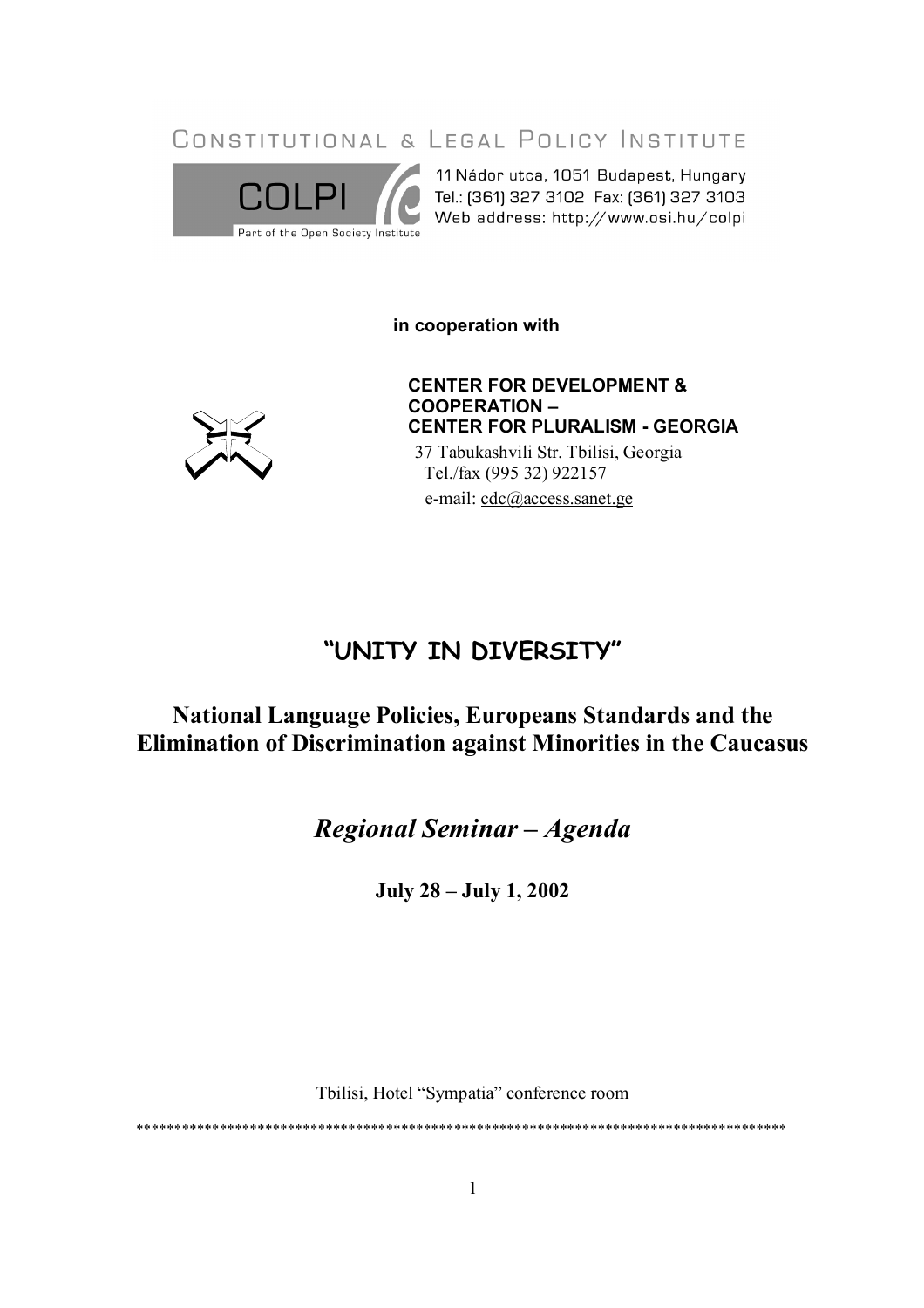*Thursday, 27 June* – Arrival of participants

\*\*\*\*\*\*\*\*\*\*\*\*\*\*\*\*\*\*\*\*\*\*\*\*\*\*\*\*\*\*\*\*\*\*\*\*\*\*\*\*\*\*\*\*\*\*\*\*\*\*\*\*\*\*\*\*\*\*\*\*\*\*\*\*\*\*\*\*\*\*\*\*

### *Friday, 28 June - The Situations and Problems of Minorities and Language in the Caucasus*

09:30 Official opening: Words of welcome: Mr. Paata Zakareishvili (Georgia) Mariana Berbec, COLPI/OSI (Hungary) Introduction of participants and experts Introduction of the working agenda

Moderator: Paata Zakareishvili (Georgia)

10:00 SESSION I. Situation of Minorities and the Use of Minority Languages in the Caucasus – NGO point of view: Country reports presentation: Report on Armenia. Reporter:  $(10-15 \text{ min.})$ Report on Azerbaijan. Reporter:  $\frac{1}{2}$  (10 – 15 min.) Report on Georgia. Reporter:  $(10-15 \text{ min.})$ Report on South Russia. Reporter:  $(10\ 15\ min.)$ 

Co-moderators: Paata Zakareishvili (Georgia) and Dr. Fernand de Varennes, Murdoch Law School (Australia)

*11:00 – 11:20 Coffee Break*

### 11:20 National Legislation and the Linguistic Rights of Minorities – Governments point of view: Country reports presentation. Report on Armenia. Reporter  $(10-15 \text{ min.})$ Report on Azerbaijan. Reporter  $\frac{1}{2}$  (10 – 15 min.) Report on Georgia. Reporter  $(10-15 \text{ min.})$ Report on South Russia . Reporter \_\_\_\_\_\_\_\_\_\_\_\_\_\_\_\_\_\_\_\_\_\_(10 – 15 min.)

Discussion Period

Co-moderators: Paata Zakareishvili (Georgia) and Dr. Fernand de Varennes, Murdoch Law School (Australia)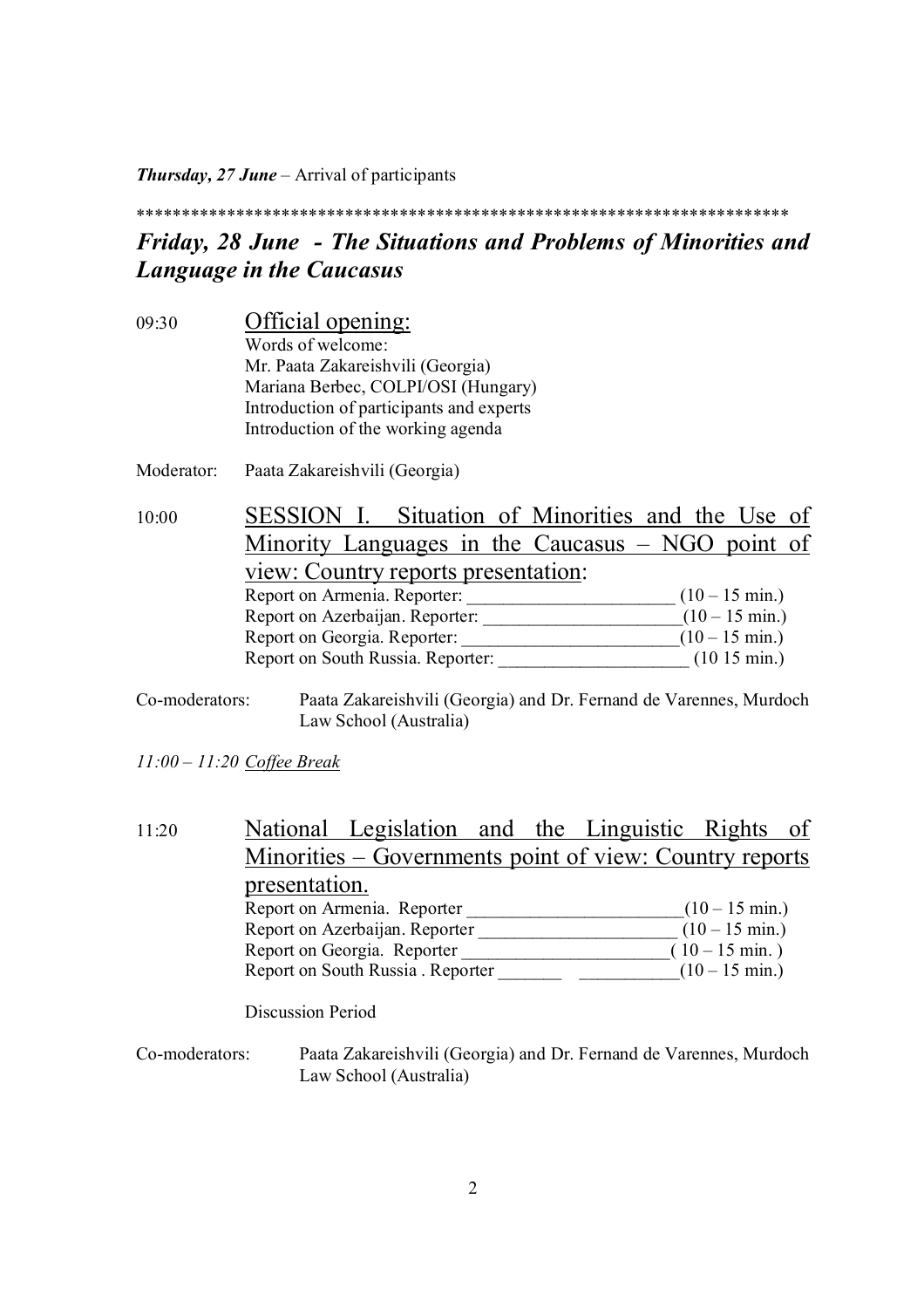#### *13:00 – 14:30 Lunch break*

### 14:30 SESSION II. Integration, Promotion of National Language, and the Use of Minority Languages:

Accommodating linguistic and cultural diversity: examples of good practices in Western Europe (Sud Tyrol in Italy, Catalonia in Spain, and Northern Ireland)

Speaker: Donall O'Riagain, independent consultant, former Director, European Bureau for Lesser Used Languages (Ireland)

Moderator: Alexander Ossipov (Russia)

15:00 Discussion and Debate on the Situation in the Caucasus

- 16:00 16:20 *Coffee Break*
- 16:20 Discussion continued
- *19:00 Dinner and official reception in the Reception Room at hotel "Sympatia" – folk music…*

#### \*\*\*\*\*\*\*\*\*\*\*\*\*\*\*\*\*\*\*\*\*\*\*\*\*\*\*\*\*\*\*\*\*\*\*\*\*\*\*\*\*\*\*\*\*\*\*\*\*\*\*\*\*\*\*\*\*\*\*\*\*\*\*\*\*\*\*\*\*\*\*\*

### *Saturday, June 29 - Language Policies and International and European Standards*

09:30 SESSION III. International and European Mechanisms and Standards in the Area of Language Policies and the Rights of Minorities: United Nations, UNESCO, Council of Europe and the European Union approaches – Speaker: Mr. Donall O'Riagain (Ireland) United Nations Instruments – Speaker: Dr. Fernand de Varennes (Australia)

> Council of Europe, Framework Convention on the Protection of National Minorities - Speaker: Mr. Boris Tsilevich (Latvia)

Moderator: Alexander Ossipov (Russia)

*10:40 – 11:00 Coffee Break*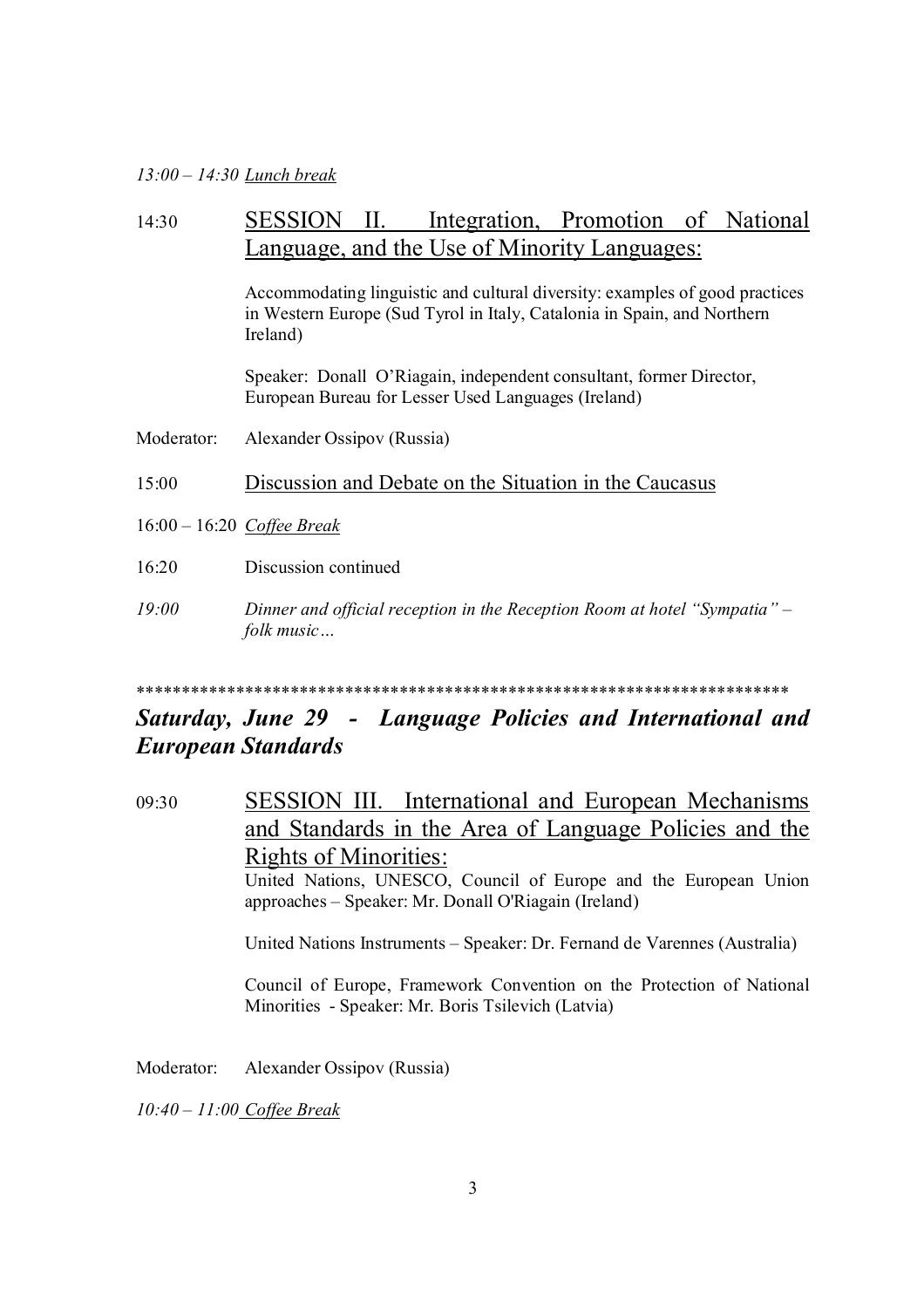#### 11:00 **SESSION III** continued, followed by discussion

### *13:00 – 14:30 Lunch Break*

14:30 SESSION IV. OSCE Standards and Commitments on the Rights of National Minorities, including Linguistic Rights: OSCE Human Dimension, Oslo Recommendations on the Linguistic Rights of National Minorities, the Hague and Lund Recommendations – Speaker: Dr. Fernand de Varennes

OSCE Mechanisms and Activities – Speaker: Mr. Boris Tsilevich

#### *16:00 – 16:20 Coffee Break*

### 16:20 SESSION V. Non-Discrimination in European and international law and national language policies:

Non-discrimination in language policies, state education, public administration: the significance and effects of recent international and European decisions - Speaker: Dr. Fernand de Varennes, Australia

Discussion

Moderator: Mr. Donall O'Riagain

*19:00 Dinner at hotel "Sympatia" conference room*

### \*\*\*\*\*\*\*\*\*\*\*\*\*\*\*\*\*\*\*\*\*\*\*\*\*\*\*\*\*\*\*\*\*\*\*\*\*\*\*\*\*\*\*\*\*\*\*\*\*\*\*\*\*\*\*\*\*\*\*\*\*\*\*\*\*\*\*\*\*\*\*\*

## *Sunday, 30 June – Improving the Protection and Integration of National Minorities*

09:30 SESSION VI. Application of International and European Standards: Hypothetical cases. Participants are divided into four groups. Each group receives one hypothetical case and should analyze it and prepare 'recommendations' for solving the case by applying the international and European standards examined on Saturday. Each group will prepare 'Recommendations' based mainly on the standards in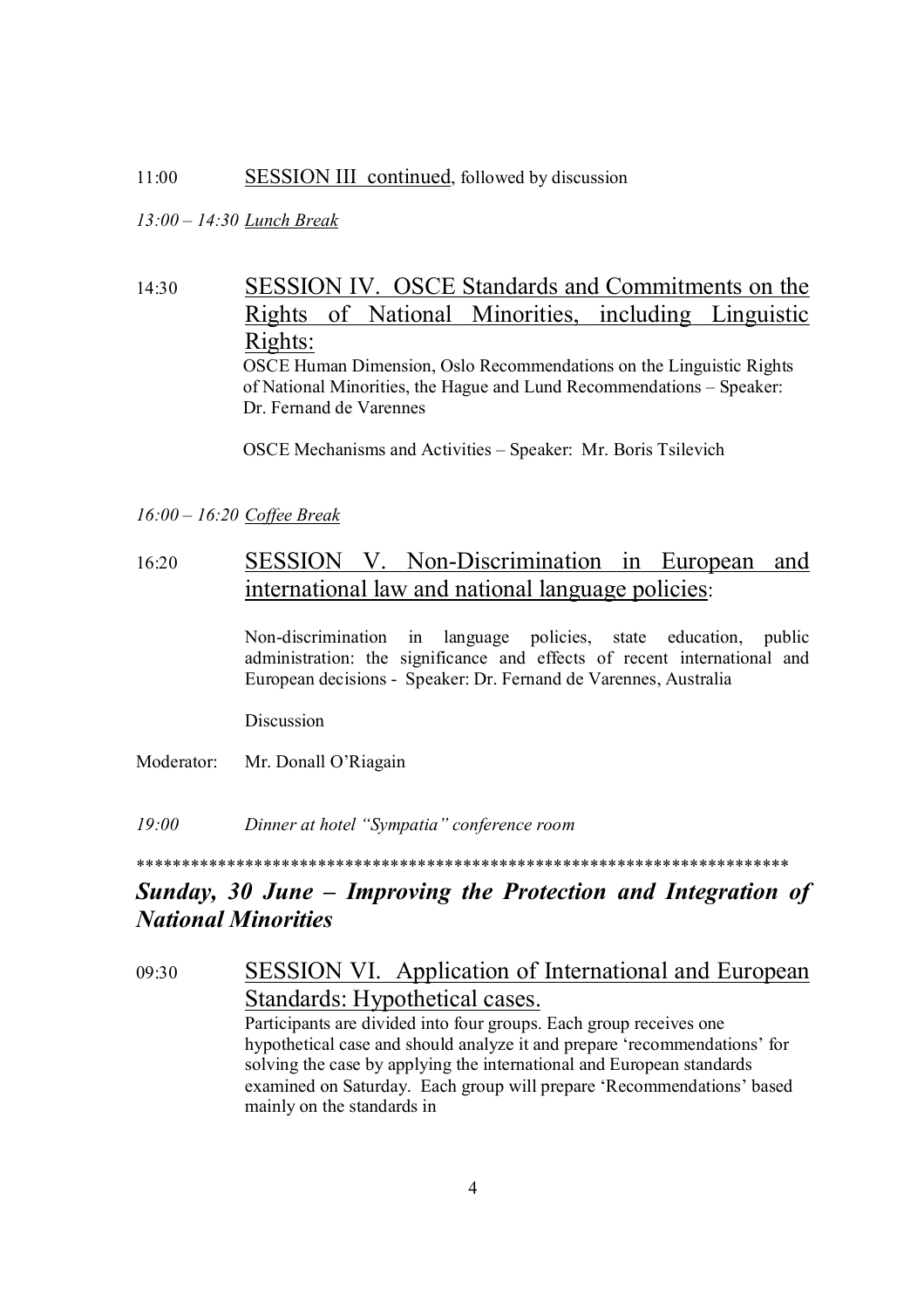- (a) non-discrimination;
- (b) the Framework Convention on the Protection of National Minorities in the areas of public services, public education, and private use of minority languages;
- (c) the examples of good practice in accommodating linguistic and cultural diversity.

Moderators for groups: Fernand de Varennes, Donall O'Riagain, Boris Tsilevich, Aleksandr Osipov

*10:40 – 11:00 Coffee Break*

11:00 SESSION VI continued – Discussion on the 'Recommendations' prepared by each group:

Moderator: Boris Tsilevich

*12:30 – 14:00 Lunch Break*

### 14:00 SESSION VII. Applying international and European Standards in the Caucasus:

Participants are asked to review the country reports presented during the first day and to identify from these reports, as well as from the experience learned during preparing 'recommendations', the main areas where international and European standards could/should be applied/improved for each country:

- 1. Armenia
- 2. Azerbaijan

*16:00 - 16:20 Coffee Break*

16:20 SESSION VII continued. The review and identification of problem areas for improvement in:

- 1. Georgia
- 2. South Russia
- Moderator: Mr. Paata Zakareishvili (Georgia), Dr. Fernand de Varennes (Australia)

*19:00 Dinner at hotel "Sympatia" conference room*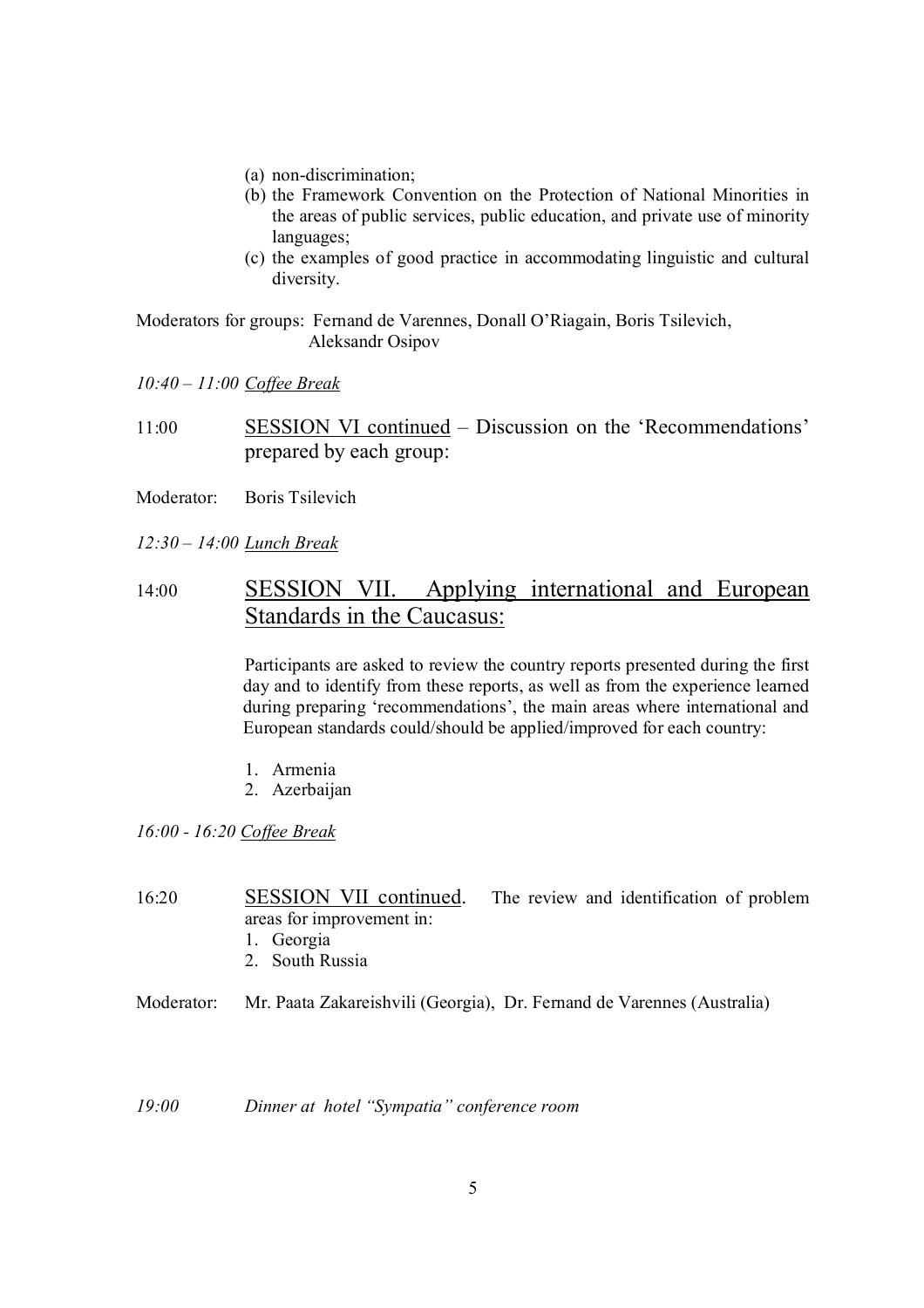#### *\*\*\*\*\*\*\*\*\*\*\*\*\*\*\*\*\*\*\*\*\*\*\*\*\*\*\*\*\*\*\*\*\*\*\*\*\*\*\*\*\*\*\*\*\*\*\*\*\*\*\*\*\*\*\*\*\*\*\*\*\*\*\*\*\*\*\*\*\*\*\*\**

### *Monday, 1 July – Discussion about the Practice in the Caucasus and Recommendations to Improve the Situation of Linguistic Minorities*

## 09:30 SESSION VIII. Possibility for a Dialog and Cooperation between State/Regional Authorities and NGOs Promoting Minority Rights:

Participants are divided into four working groups according to their country to debate and prepare concrete recommendations to be undertaken to improve dialogue and cooperation between the state authorities and civil society. Each group also has to underline the reasons of proposing recommendations and the potential outcome and impact of these recommendations on the situation of minorities in their country. The debate also should take into account the role of such dialogue for improving the current situation.

- Moderators: Dr Fernand de Varennes, Boris Tsilevich, Aleksandr Ossipov, Paata Zakareishvili
- *10: 40 11:00 Coffee Break*
- 11:00 Group discussion continued
- *13:00 14:30 Lunch Break*
- 14:30 SESSION VIII continued: Group presentations One representative from each group will present the 'Recommendations' identified during the debate in the group. Each country has 10 minutes for each presentation.
	- 1. Armenia
	- 2. Azerbaijan
	- 3. Georgia
	- 4. South Russia

Discussion and Q&A

Moderators: Boris Tsilevich, Alexandr Ossipov